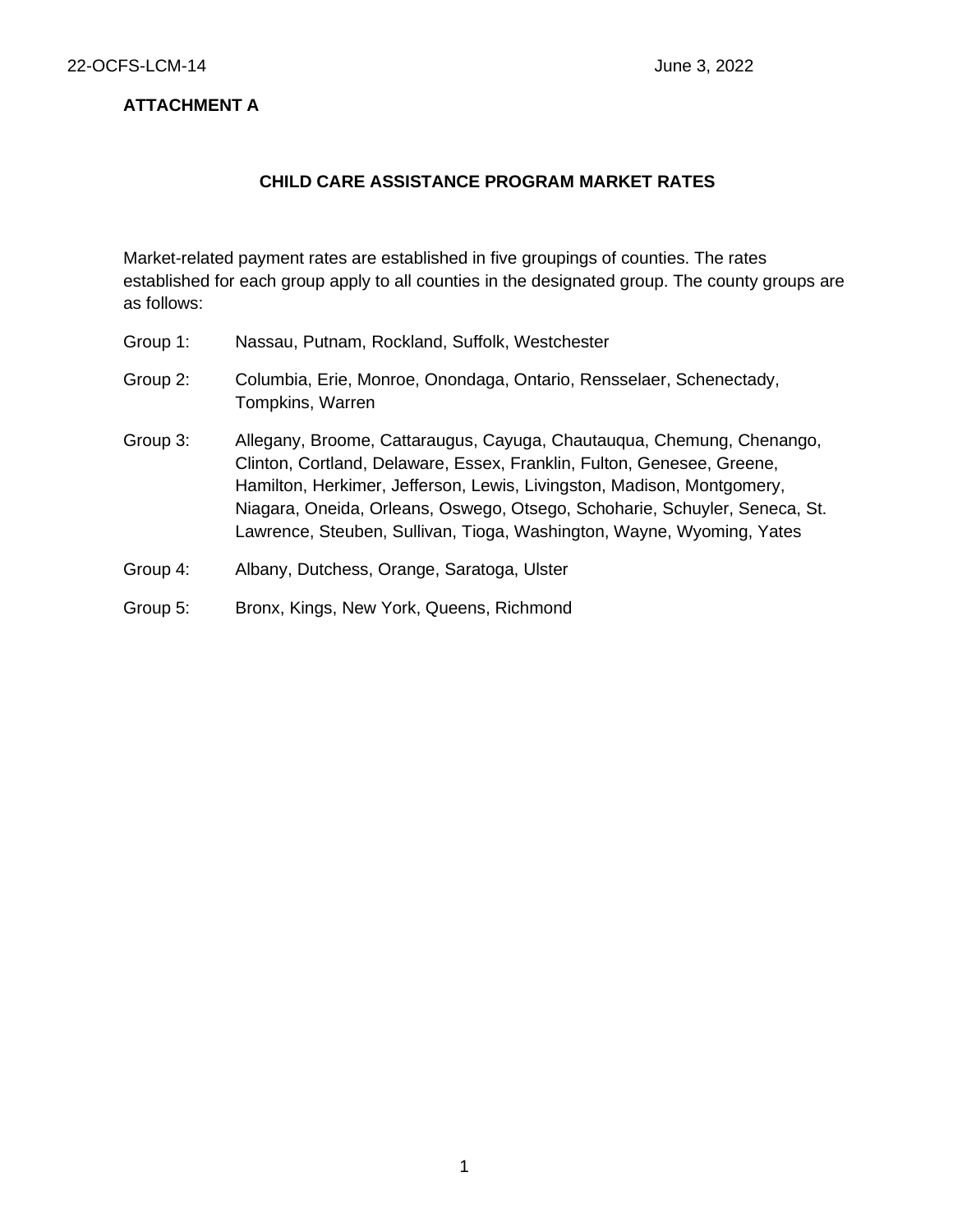# **GROUP 1 COUNTIES: Nassau, Putnam, Rockland, Suffolk, Westchester**

| <b>DAY CARE CENTER</b> |                           |                         |             |              |
|------------------------|---------------------------|-------------------------|-------------|--------------|
|                        | <b>Age of Child</b>       |                         |             |              |
|                        | Under 1 $\frac{1}{2}$ yrs | 1 $\frac{1}{2}$ - 2 yrs | $3 - 5$ yrs | $6 - 12$ yrs |
| Weekly                 | \$409                     | \$380                   | \$355       | \$325        |
| Daily                  | \$85                      | \$82                    | \$75        | \$69         |
| Part-Day               | \$57                      | \$55                    | \$50        | \$46         |

| <b>SCHOOL AGE CHILD CARE</b> |                           |                         |             |              |
|------------------------------|---------------------------|-------------------------|-------------|--------------|
|                              | <b>Age of Child</b>       |                         |             |              |
|                              | Under 1 $\frac{1}{2}$ yrs | 1 $\frac{1}{2}$ - 2 yrs | $3 - 5$ yrs | $6 - 12$ yrs |
| Weekly                       | \$0                       | \$0                     | \$355       | \$325        |
| Daily                        | \$0                       | \$0                     | \$75        | \$69         |
| Part-Day                     | \$0                       | \$0                     | \$50        | \$46         |

| <b>LEGALLY-EXEMPT GROUP CHILD CARE</b> |                                                                                     |     |       |       |  |
|----------------------------------------|-------------------------------------------------------------------------------------|-----|-------|-------|--|
|                                        | <b>Age of Child</b>                                                                 |     |       |       |  |
|                                        | Under 1 $\frac{1}{2}$ yrs<br>$6 - 12$ yrs<br>1 $\frac{1}{2}$ - 2 yrs<br>$3 - 5$ yrs |     |       |       |  |
| Weekly                                 | \$0                                                                                 | \$0 | \$266 | \$244 |  |
| Daily                                  | \$0                                                                                 | \$0 | \$56  | \$52  |  |
| Part-Day                               | \$0                                                                                 | \$0 | \$38  | \$35  |  |

| <b>FAMILY DAY CARE HOME AND GROUP FAMILY DAY CARE HOME</b> |                                                   |       |       |       |  |
|------------------------------------------------------------|---------------------------------------------------|-------|-------|-------|--|
|                                                            | <b>Age of Child</b>                               |       |       |       |  |
|                                                            | 6 – 12 yrs<br>Under 2 yrs<br>$3 - 5$ yrs<br>2 yrs |       |       |       |  |
| Weekly                                                     | \$350                                             | \$345 | \$325 | \$300 |  |
| Daily                                                      | \$75                                              | \$70  | \$70  | \$65  |  |
| Part-Day                                                   | \$50                                              | \$47  | \$47  | \$43  |  |

| <b>INFORMAL CHILD CARE - STANDARD RATE</b> |                                                     |       |       |       |  |
|--------------------------------------------|-----------------------------------------------------|-------|-------|-------|--|
|                                            | <b>Age of Child</b>                                 |       |       |       |  |
|                                            | $6 - 12$ yrs<br>Under 2 yrs<br>$3 - 5$ yrs<br>2 yrs |       |       |       |  |
| Weekly                                     | \$228                                               | \$224 | \$211 | \$195 |  |
| Daily                                      | \$49                                                | \$46  | \$46  | \$42  |  |
| Part-Day                                   | \$33                                                | \$31  | \$31  | \$28  |  |

| <b>INFORMAL CHILD CARE - ENHANCED RATE</b> |                     |       |             |              |
|--------------------------------------------|---------------------|-------|-------------|--------------|
|                                            | <b>Age of Child</b> |       |             |              |
|                                            | Under 2 yrs         | 2 yrs | $3 - 5$ yrs | $6 - 12$ yrs |
| Weekly                                     | \$245               | \$242 | \$228       | \$210        |
| Daily                                      | \$53                | \$49  | \$49        | \$46         |
| Part-Day                                   | \$35                | \$33  | \$33        | \$30         |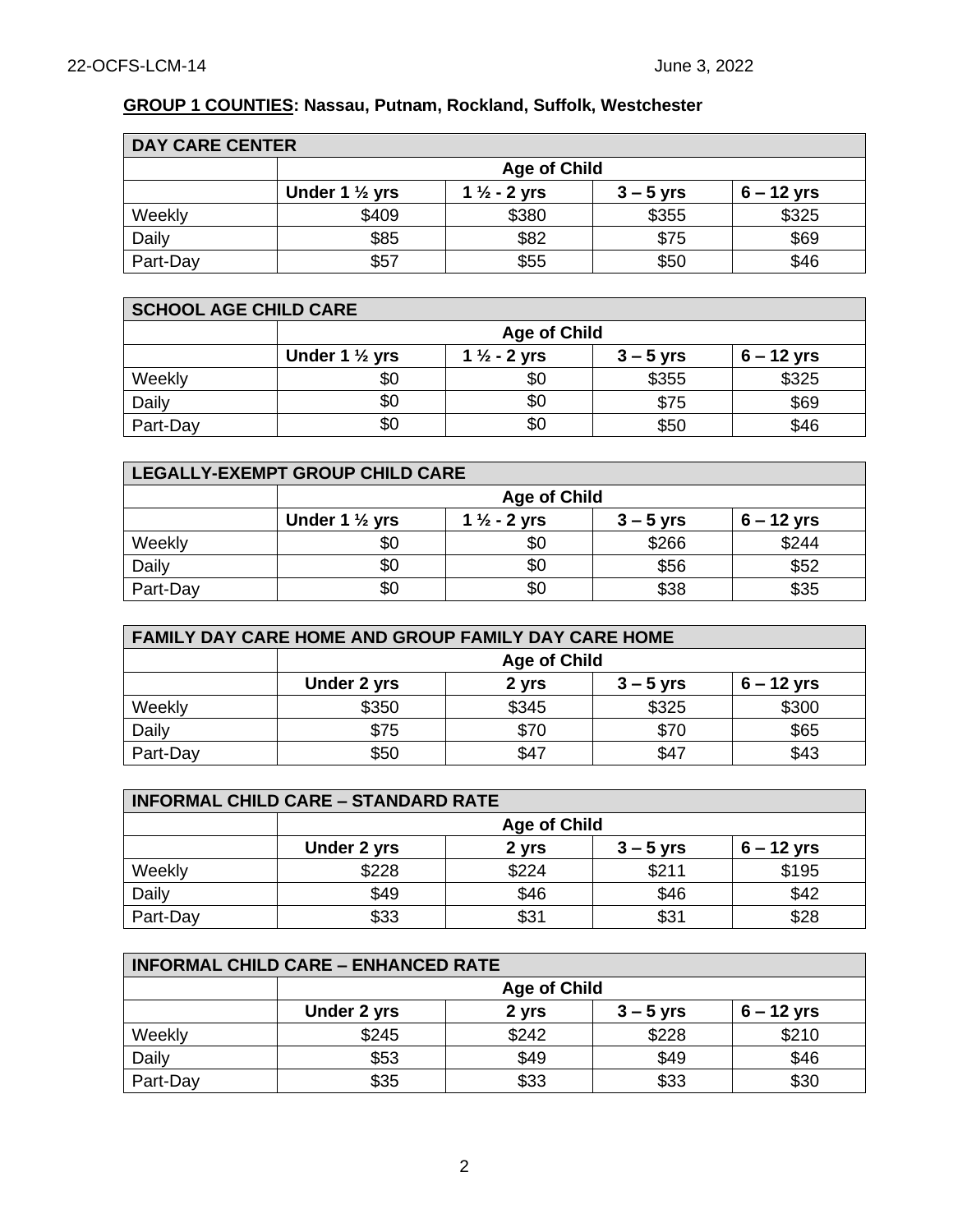### **GROUP 2 COUNTIES: Columbia, Erie, Monroe, Onondaga, Ontario, Rensselaer, Schenectady, Tompkins, Warren**

| <b>DAY CARE CENTER</b> |                           |                         |             |              |
|------------------------|---------------------------|-------------------------|-------------|--------------|
|                        | <b>Age of Child</b>       |                         |             |              |
|                        | Under 1 $\frac{1}{2}$ yrs | 1 $\frac{1}{2}$ - 2 yrs | $3 - 5$ yrs | $6 - 12$ yrs |
| Weekly                 | \$340                     | \$320                   | \$300       | \$265        |
| Daily                  | \$70                      | \$68                    | \$64        | \$57         |
| Part-Day               | \$47                      | \$45                    | \$43        | \$38         |

| <b>SCHOOL AGE CHILD CARE</b> |                           |                         |             |              |
|------------------------------|---------------------------|-------------------------|-------------|--------------|
|                              | <b>Age of Child</b>       |                         |             |              |
|                              | Under 1 $\frac{1}{2}$ yrs | 1 $\frac{1}{2}$ - 2 yrs | $3 - 5$ yrs | $6 - 12$ yrs |
| Weekly                       | \$0                       | \$0                     | \$300       | \$265        |
| Daily                        | \$0                       | \$0                     | \$64        | \$57         |
| Part-Day                     | \$0                       | \$0                     | \$43        | \$38         |

| LEGALLY-EXEMPT GROUP CHILD CARE |                                                                                     |     |       |       |  |
|---------------------------------|-------------------------------------------------------------------------------------|-----|-------|-------|--|
|                                 | <b>Age of Child</b>                                                                 |     |       |       |  |
|                                 | Under 1 $\frac{1}{2}$ yrs<br>1 $\frac{1}{2}$ - 2 yrs<br>$6 - 12$ yrs<br>$3 - 5$ yrs |     |       |       |  |
| Weekly                          | \$0                                                                                 | \$0 | \$225 | \$199 |  |
| Daily                           | \$0                                                                                 | \$0 | \$48  | \$43  |  |
| Part-Day                        | \$0                                                                                 | \$0 | \$32  | \$29  |  |

| FAMILY DAY CARE HOME AND GROUP FAMILY DAY CARE HOME |                                                     |       |       |       |  |
|-----------------------------------------------------|-----------------------------------------------------|-------|-------|-------|--|
|                                                     | <b>Age of Child</b>                                 |       |       |       |  |
|                                                     | Under 2 yrs<br>$6 - 12$ yrs<br>$3 - 5$ yrs<br>2 yrs |       |       |       |  |
| Weekly                                              | \$300                                               | \$285 | \$269 | \$240 |  |
| Daily                                               | \$60                                                | \$60  | \$57  | \$50  |  |
| Part-Day                                            | \$40                                                | \$40  | \$38  | \$33  |  |

| <b>INFORMAL CHILD CARE - STANDARD RATE</b> |                                                     |       |       |       |  |
|--------------------------------------------|-----------------------------------------------------|-------|-------|-------|--|
|                                            | <b>Age of Child</b>                                 |       |       |       |  |
|                                            | $6 - 12$ yrs<br>Under 2 yrs<br>$3 - 5$ yrs<br>2 yrs |       |       |       |  |
| Weekly                                     | \$195                                               | \$185 | \$175 | \$156 |  |
| Daily                                      | \$39                                                | \$39  | \$37  | \$33  |  |
| Part-Day                                   | \$26                                                | \$26  | \$25  | \$21  |  |

| <b>INFORMAL CHILD CARE - ENHANCED RATE</b> |                                                     |       |       |       |  |
|--------------------------------------------|-----------------------------------------------------|-------|-------|-------|--|
|                                            | <b>Age of Child</b>                                 |       |       |       |  |
|                                            | $6 - 12$ yrs<br>Under 2 yrs<br>$3 - 5$ yrs<br>2 yrs |       |       |       |  |
| Weekly                                     | \$210                                               | \$200 | \$188 | \$168 |  |
| Daily                                      | \$42                                                | \$42  | \$40  | \$35  |  |
| Part-Day                                   | \$28                                                | \$28  | \$27  | \$23  |  |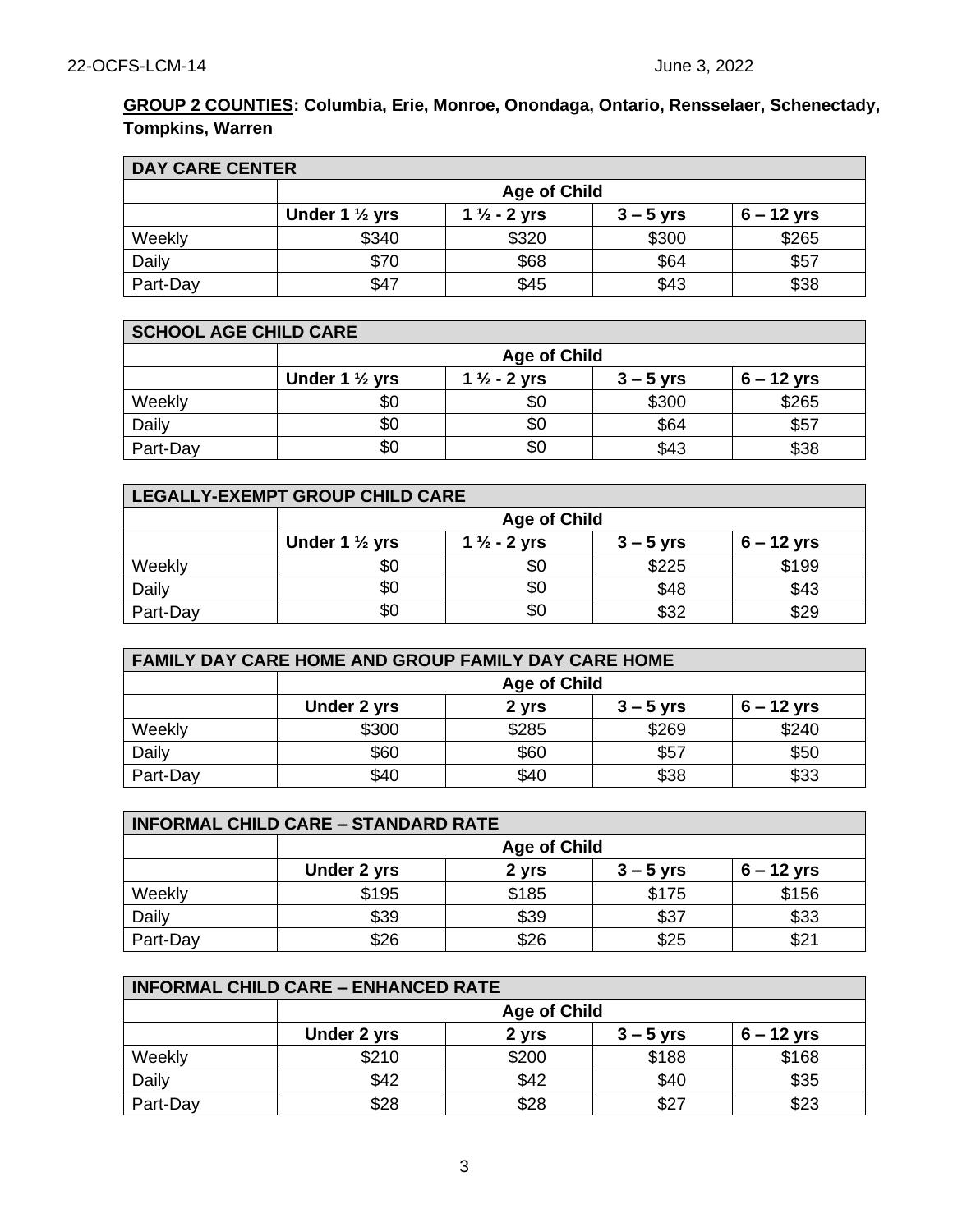**GROUP 3 COUNTIES: Allegany, Broome, Cattaraugus, Cayuga, Chautauqua, Chemung, Chenango, Clinton, Cortland, Delaware, Essex, Franklin, Fulton, Genesee, Greene, Hamilton, Herkimer, Jefferson, Lewis, Livingston, Madison, Montgomery, Niagara, Oneida, Orleans, Oswego, Otsego, Schoharie, Schuyler, Seneca, St. Lawrence, Steuben, Sullivan, Tioga, Washington, Wayne, Wyoming, Yates**

| <b>DAY CARE CENTER</b> |                           |                         |             |              |
|------------------------|---------------------------|-------------------------|-------------|--------------|
|                        | <b>Age of Child</b>       |                         |             |              |
|                        | Under 1 $\frac{1}{2}$ yrs | 1 $\frac{1}{2}$ - 2 yrs | $3 - 5$ yrs | $6 - 12$ yrs |
| Weekly                 | \$295                     | \$275                   | \$253       | \$245        |
| Daily                  | \$64                      | \$59                    | \$55        | \$55         |
| Part-Day               | \$43                      | \$39                    | \$37        | \$37         |

| <b>SCHOOL AGE CHILD CARE</b> |                           |                         |             |              |  |  |
|------------------------------|---------------------------|-------------------------|-------------|--------------|--|--|
|                              |                           | <b>Age of Child</b>     |             |              |  |  |
|                              | Under 1 $\frac{1}{2}$ yrs | 1 $\frac{1}{2}$ - 2 yrs | $3 - 5$ yrs | $6 - 12$ yrs |  |  |
| Weekly                       | \$0                       | \$0                     | \$253       | \$245        |  |  |
| Daily                        | \$0                       | \$0                     | \$55        | \$55         |  |  |
| Part-Day                     | \$0                       | \$0                     | \$37        | \$37         |  |  |

| LEGALLY-EXEMPT GROUP CHILD CARE |                                                                                     |     |       |       |  |  |
|---------------------------------|-------------------------------------------------------------------------------------|-----|-------|-------|--|--|
|                                 | <b>Age of Child</b>                                                                 |     |       |       |  |  |
|                                 | Under 1 $\frac{1}{2}$ yrs<br>1 $\frac{1}{2}$ - 2 yrs<br>$6 - 12$ yrs<br>$3 - 5$ yrs |     |       |       |  |  |
| Weekly                          | \$0                                                                                 | \$0 | \$190 | \$184 |  |  |
| Daily                           | \$0                                                                                 | \$0 | \$41  | \$41  |  |  |
| Part-Day                        | \$0                                                                                 | \$0 | \$28  | \$28  |  |  |

| FAMILY DAY CARE HOME AND GROUP FAMILY DAY CARE HOME |                                                     |       |       |       |  |
|-----------------------------------------------------|-----------------------------------------------------|-------|-------|-------|--|
|                                                     | <b>Age of Child</b>                                 |       |       |       |  |
|                                                     | Under 2 yrs<br>$6 - 12$ yrs<br>2 yrs<br>$3 - 5$ yrs |       |       |       |  |
| Weekly                                              | \$266                                               | \$252 | \$250 | \$225 |  |
| Daily                                               | \$55                                                | \$53  | \$50  | \$50  |  |
| Part-Day                                            | \$37                                                | \$35  | \$33  | \$33  |  |

| <b>INFORMAL CHILD CARE - STANDARD RATE</b> |                                                     |       |       |       |  |
|--------------------------------------------|-----------------------------------------------------|-------|-------|-------|--|
|                                            | <b>Age of Child</b>                                 |       |       |       |  |
|                                            | $6 - 12$ yrs<br>Under 2 yrs<br>$3 - 5$ yrs<br>2 yrs |       |       |       |  |
| Weekly                                     | \$173                                               | \$164 | \$163 | \$146 |  |
| Daily                                      | \$36                                                | \$34  | \$33  | \$33  |  |
| Part-Day                                   | \$24                                                | \$23  | \$21  | \$21  |  |

| <b>INFORMAL CHILD CARE - ENHANCED RATE</b> |             |                     |             |              |  |  |
|--------------------------------------------|-------------|---------------------|-------------|--------------|--|--|
|                                            |             | <b>Age of Child</b> |             |              |  |  |
|                                            | Under 2 yrs | 2 yrs               | $3 - 5$ yrs | $6 - 12$ yrs |  |  |
| Weekly                                     | \$186       | \$176               | \$175       | \$158        |  |  |
| Daily                                      | \$39        | \$37                | \$35        | \$35         |  |  |
| Part-Day                                   | \$26        | \$25                | \$23        | \$23         |  |  |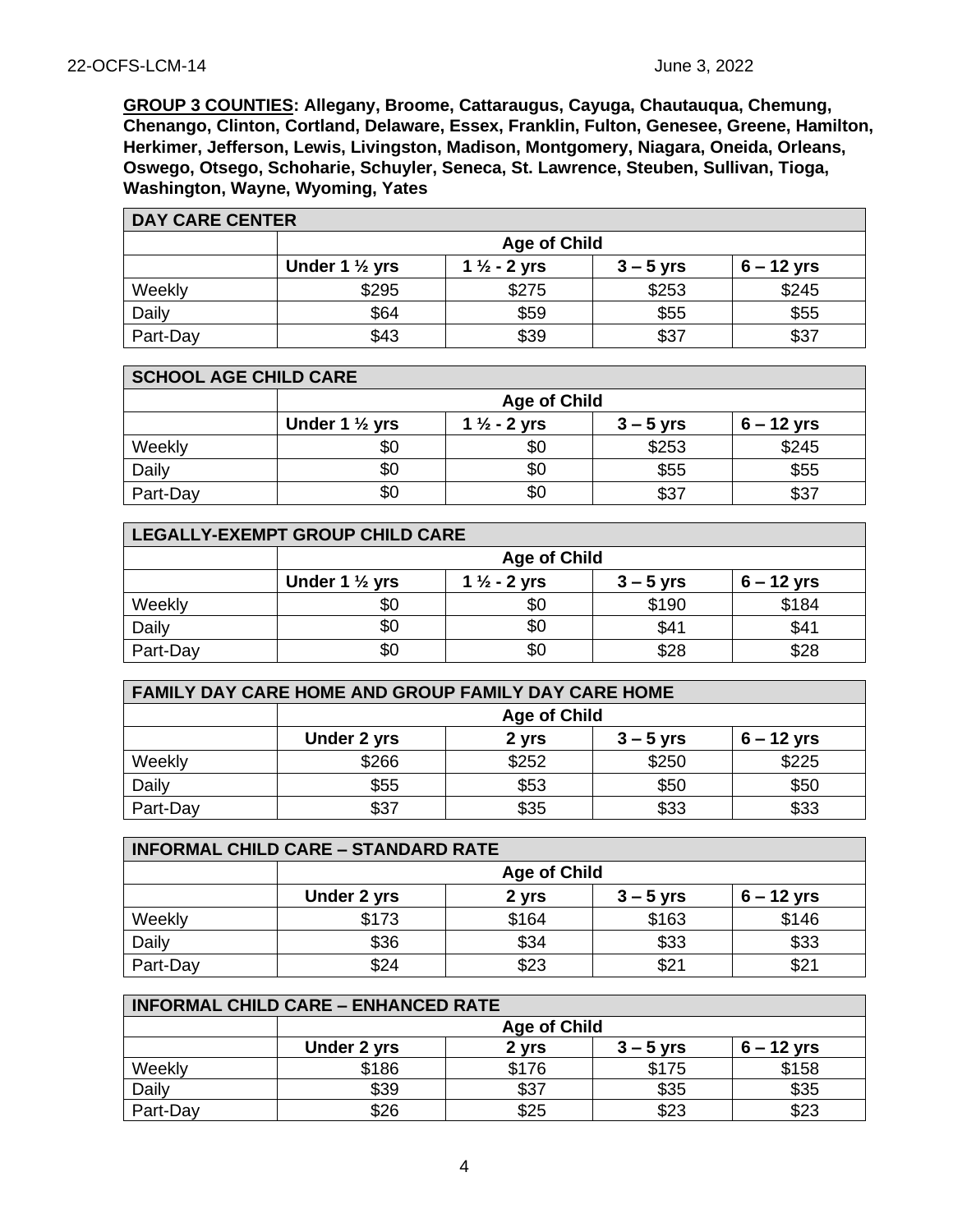# **GROUP 4 COUNTIES: Albany, Dutchess, Orange, Saratoga, Ulster**

| <b>DAY CARE CENTER</b> |                           |                         |             |              |  |
|------------------------|---------------------------|-------------------------|-------------|--------------|--|
|                        | <b>Age of Child</b>       |                         |             |              |  |
|                        | Under 1 $\frac{1}{2}$ yrs | 1 $\frac{1}{2}$ - 2 yrs | $3 - 5$ yrs | $6 - 12$ yrs |  |
| Weekly                 | \$336                     | \$314                   | \$293       | \$258        |  |
| Daily                  | \$75                      | \$71                    | \$65        | \$55         |  |
| Part-Day               | \$50                      | \$47                    | \$43        | \$37         |  |

| <b>SCHOOL AGE CHILD CARE</b> |                           |                         |             |              |
|------------------------------|---------------------------|-------------------------|-------------|--------------|
|                              | <b>Age of Child</b>       |                         |             |              |
|                              | Under 1 $\frac{1}{2}$ yrs | 1 $\frac{1}{2}$ - 2 yrs | $3 - 5$ yrs | $6 - 12$ yrs |
| Weekly                       | \$0                       | \$0                     | \$293       | \$258        |
| Daily                        | \$0                       | \$0                     | \$65        | \$55         |
| Part-Day                     | \$0                       | \$0                     | \$43        | \$37         |

| LEGALLY-EXEMPT GROUP CHILD CARE |                                                                                     |     |       |       |  |
|---------------------------------|-------------------------------------------------------------------------------------|-----|-------|-------|--|
|                                 | <b>Age of Child</b>                                                                 |     |       |       |  |
|                                 | Under 1 $\frac{1}{2}$ yrs<br>1 $\frac{1}{2}$ - 2 yrs<br>$6 - 12$ yrs<br>$3 - 5$ yrs |     |       |       |  |
| Weekly                          | \$0                                                                                 | \$0 | \$220 | \$194 |  |
| Daily                           | \$0                                                                                 |     | \$49  | \$41  |  |
| Part-Day                        | \$0                                                                                 | \$0 | \$32  | \$28  |  |

| <b>FAMILY DAY CARE HOME AND GROUP FAMILY DAY CARE HOME</b> |                                                     |       |       |       |  |
|------------------------------------------------------------|-----------------------------------------------------|-------|-------|-------|--|
|                                                            | <b>Age of Child</b>                                 |       |       |       |  |
|                                                            | Under 2 yrs<br>$6 - 12$ yrs<br>$3 - 5$ yrs<br>2 yrs |       |       |       |  |
| Weekly                                                     | \$275                                               | \$268 | \$250 | \$250 |  |
| Daily                                                      | \$60                                                | \$55  | \$52  | \$50  |  |
| Part-Day                                                   | \$40                                                | \$37  | \$35  | \$33  |  |

| <b>INFORMAL CHILD CARE - STANDARD RATE</b> |                                                     |       |       |       |  |
|--------------------------------------------|-----------------------------------------------------|-------|-------|-------|--|
|                                            | <b>Age of Child</b>                                 |       |       |       |  |
|                                            | $6 - 12$ yrs<br>Under 2 yrs<br>$3 - 5$ yrs<br>2 yrs |       |       |       |  |
| Weekly                                     | \$179                                               | \$174 | \$163 | \$163 |  |
| Daily                                      | \$39                                                | \$36  | \$34  | \$33  |  |
| Part-Day                                   | \$26                                                | \$24  | \$23  | \$21  |  |

| <b>INFORMAL CHILD CARE - ENHANCED RATE</b> |                                                     |       |       |       |  |
|--------------------------------------------|-----------------------------------------------------|-------|-------|-------|--|
|                                            | <b>Age of Child</b>                                 |       |       |       |  |
|                                            | $6 - 12$ yrs<br>Under 2 yrs<br>2 yrs<br>$3 - 5$ yrs |       |       |       |  |
| Weekly                                     | \$193                                               | \$188 | \$175 | \$175 |  |
| Daily                                      | \$42                                                | \$39  | \$36  | \$35  |  |
| Part-Day                                   | \$28                                                | \$26  | \$25  | \$23  |  |